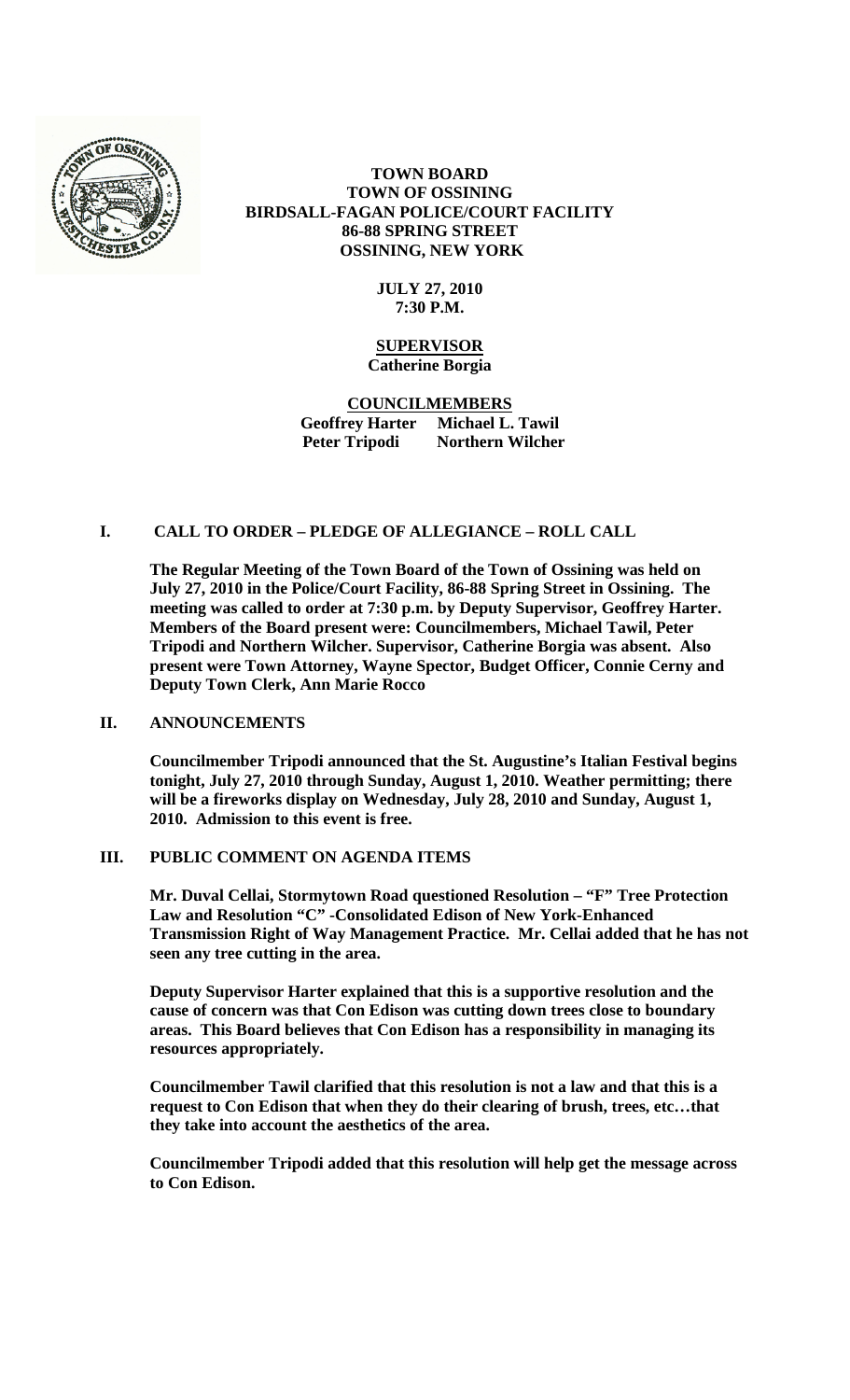#### **IV. BOARD RESOLUTIONS**

#### **A. Approval of Minutes**

**Councilmember Wilcher moved and it was seconded by Councilmember Tawil that the following be approved:**

**Resolved, that the Town Board of the Town of Ossining hereby approves the July 13, 2010 Minutes of the Regular Meeting as presented.**

#### **Motion Carried: Unanimously**

#### **B. Approval of Voucher Detail Report**

**Councilmember Tawil moved and it was seconded by Councilmember Wilcher that the following be approved:**

**Resolved, that the Town Board of the Town of Ossining hereby approves the Voucher Detail Report dated July 27, 2010 in the amount of \$ 163,053.60.**

> **Vote: 3 –1–0 Voting Aye: Harter, Tawil, Wilcher Voting Nay: Tripodi**

#### **C. Consolidated Edison of New York-Enhanced Transmission Right of Way Management Practice**

**Councilmember Tawil moved and it was seconded by Councilmember Tripodi that the following be approved:**

**WHEREAS, the Town of Ossining continues to receive numerous complaints from property owners throughout the Town of Ossining on whose property, or adjacent to whose property, Consolidated Edison Company of New York, Inc., ("Con Edison") has an easement or right-of-way for the erection and maintenance of high voltage towers and wires, concerning the cutting and/or removal of trees and other vegetation thereon by Con Edison and/or by contractor(s) hired by Con Edison for that purpose; and**

**WHEREAS, Con Edison has asserted that its tree clearing activities are mandated by rules adopted by the New York State Public Service Commission ("PSC") "Requiring Enhanced Transmission Right of Way Management Practices by Electric Utilities" in Case 04-E-0822 issued and effective June 20, 2005 ("PSC's Rules"); and** 

**WHEREAS, the tree clearing activities allegedly mandated by the PSC's Rules have been implemented in an arbitrary and intermittent manner; and** 

**WHEREAS, Con Edison's interpretation and implementation of PSC's Rules has resulted in the unlawful and unreasonable cutting of trees in such a way that often amounts to unnecessary clear-cutting, excessive and unsightly debris piles, and extreme vegetation removal that exposes bare soil in the entire easement area and beyond resulting in a "scorched earth" appearance (hereinafter referred to as "Scorched Earth Practice"); and**

**WHEREAS, Con Edison has not provided adequate public notice of its plans to implement the PSC Rules, including failure to properly survey affected properties and failure to communicate with affected property owners regarding the work that is to be performed by contractors of Con Edison; and**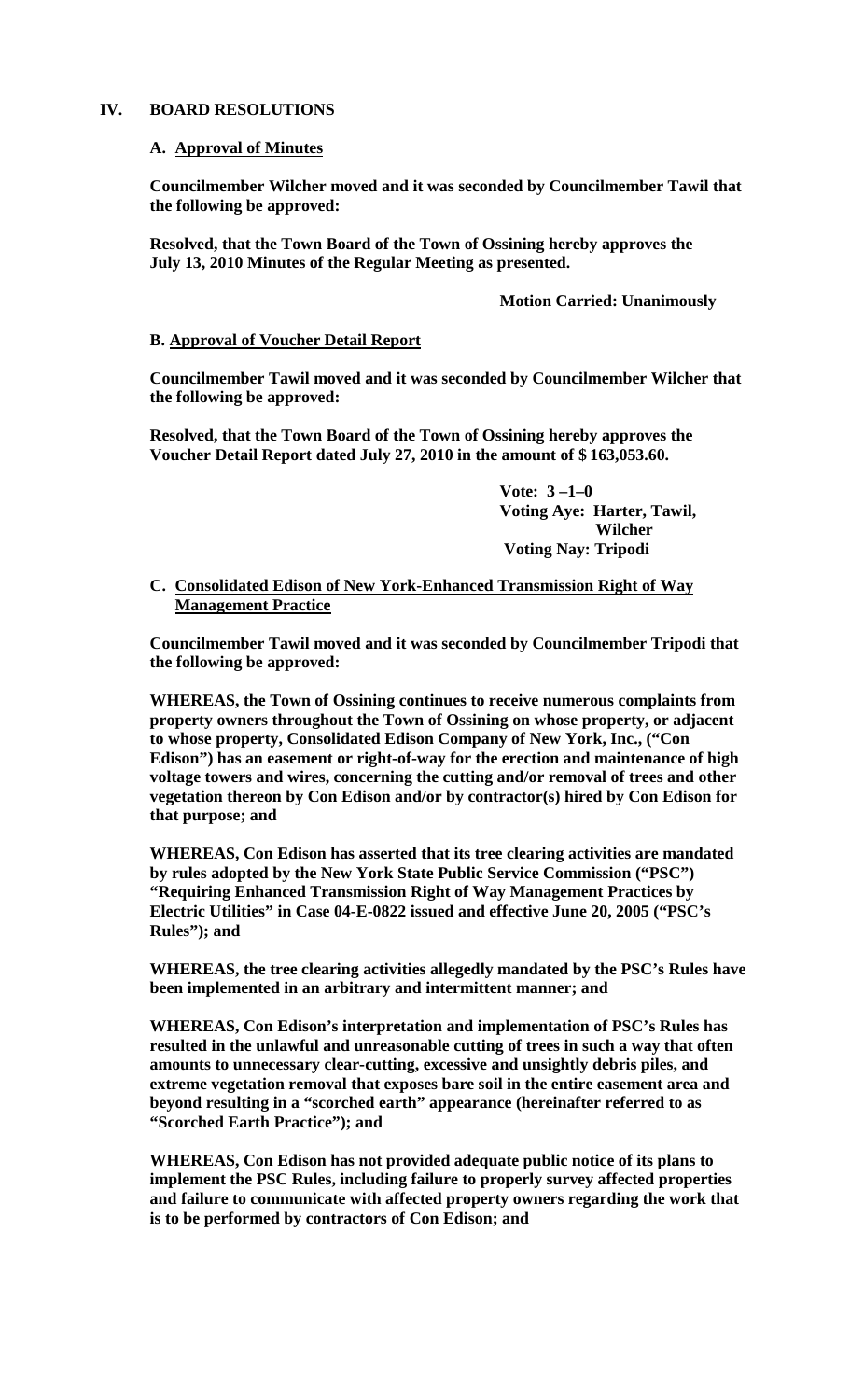**WHEREAS, a lack of an appropriate communication and complaint handling protocol between Con Edison, its contractors, PSC and the public has caused significant frustration and exacerbated the problem; and**

**WHEREAS, the PSC has failed to properly oversee Con Edison's implementation of its transmission vegetation management plan, resulting in unnecessary economic, environmental, and aesthetic harm to numerous property owners and communities; and**

**WHEREAS, the PSC's Rules were not accompanied by a fair and adequate environmental review, as only a limited, inaccurate review was conducted, with little notification to the affected public; and**

**WHEREAS, the PSC's Rules remain unrevised, even though the North American Electric Reliability Corporation ("NERC"), under authority provided by Congress in the Energy Policy Act of 2005, has developed national transmission vegetation management standard FAC-003-1 in 2007 and as of January 2010 is reviewing a revised standard FAC-003-2; and**

**WHEREAS, the Ossining Town Board has consulted with experts that believe that given the size and location of many of the trees being removed, the trees are not now, nor in the future, likely to reach or otherwise interfere with Con Edison's transmission lines and towers; and**

**WHEREAS, the Ossining Town Board believes that the PSC's Rules, to the extent the Rules actually mandate the Scorched Earth Practice being employed by Con Edison and/or Con Edison's interpretation of the regulations far exceed those steps reasonably required to protect Con Edison's transmission assets and the legitimate public interest in maintaining an uninterrupted flow of power through the region; and**

**WHEREAS, the Ossining Town Board believes that Con Edison's scorched earth practice, as it is being implemented in Westchester County's densely populated suburban communities, violates the real property rights of the immediately affected property owners and otherwise adversely affects the legitimate land use interests of the residents of Westchester County, resulting in unsightly visual impacts, unnecessary and uncontrolled erosion due to denuded land, and the virtual decimation of carefully planned and maintained buffers; and** 

**WHEREAS, there are equally important town, county and state laws that must be enforced and honored, which regulate land usage, zoning, permits, land preservation, easement agreements, trespassing outside of legal easements and right-of-ways, that are being violated and ignored by the Public Service Commission and Con Edison in the adoption and implementation of this Scorched Earth Practice; and**

**NOW THEREFORE BE IT RESOLVED, that the Ossining Town Board requests that the New York State Public Service Commission direct Con Edison to immediately cease its Scorched Earth Practice, until such time as there has been a full, open public examination by the PSC, within the communities affected, as to the conditions that exist and the management steps required to be taken in Westchester County, to ensure compliance with town, county and state law and to revisit the PSC Rules as being interpreted by Con Edison and to make adjustments to same so that certain goals can be achieved, including but not limited to (i) preservation of nonoffensive vegetation, (ii) control of erosion and run-off, (iii) retention and maintenance of sight lines and integrity of the residential appearance, (iv) retention and maintenance of vegetation providing noise abatement, (v) preservation of woodland and wetland habitats to the greatest extent possible, (vi) avoidance of herbicide use for vegetation management, but if required, that only herbicides approved by NYS DEC for use along wetlands and watercourses be utilized, and (vii) compliance with local and state laws; and that the Ossining Town Board:**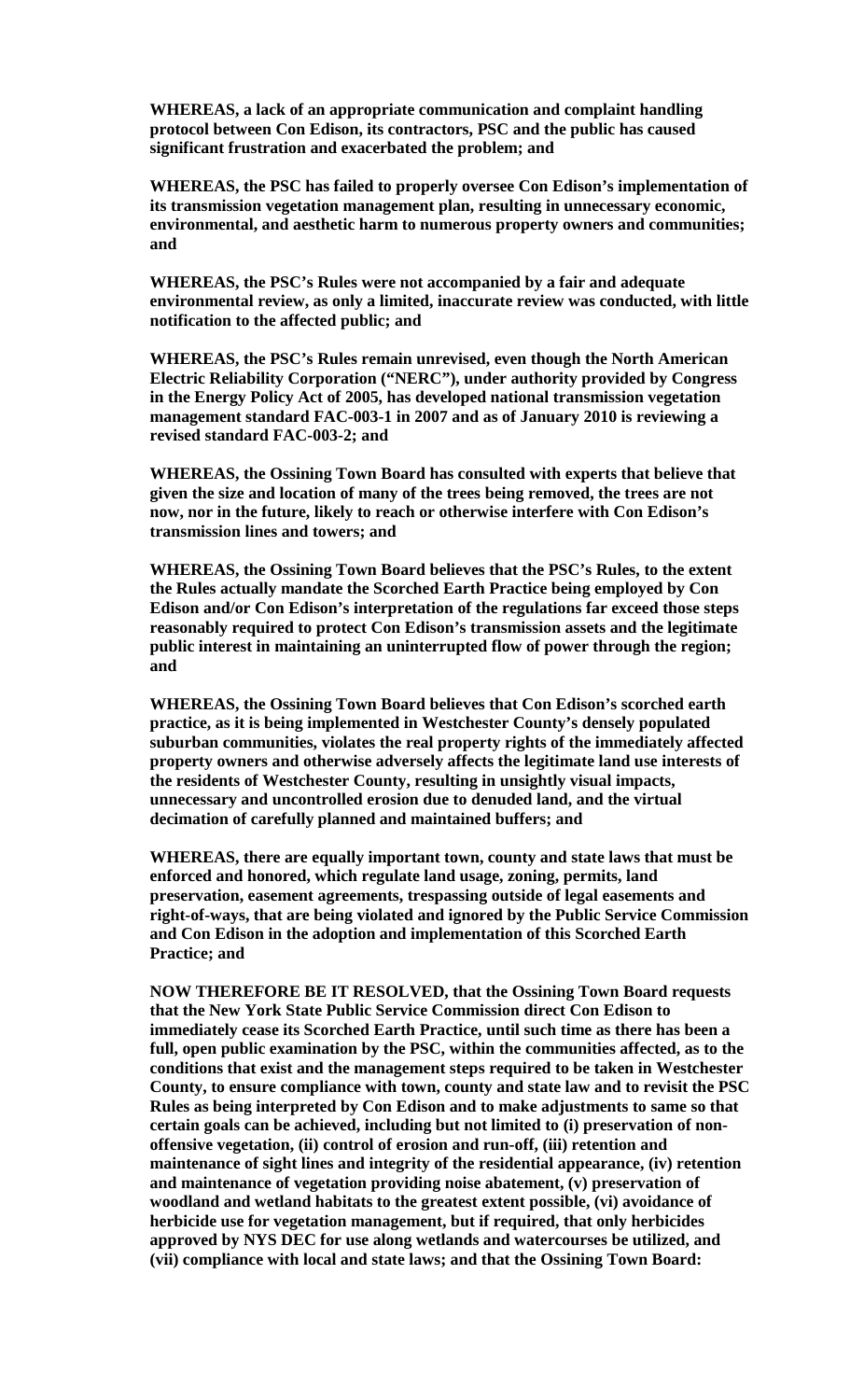**FURTHER REAFFIRMS that Con Edison should further be directed to implement a full mitigation plan, establish a proper plan of public notification of future work sites, establish a management plan that requires it to properly remove and dispose of all debris generated by its clearing and/or cutting activities within three weeks, including but not limited to the remnants of any tree cut or cleared from its easements or other right-of-ways, as well as to develop a replanting plan whereby any tree removed as undesirable is replaced with a more desirable and right-of-way compatible species and not by seedlings but rather more mature trees. Such replanting plan should apply both going forward and to those areas already affected by Con Edison's clearing activities; and be it further**

**RESOLVED, that the Ossining Town Board further reaffirms that Congress enact legislation requiring the North American Electric Reliability Corporation to include proper environmental review, dispute resolution, and mitigation and restitution measures in the revision of its transmission vegetation management standard; and be it further**

**RESOLVED, that the Town of Ossining Attorney continues to see what actions can be taken with regard to the PSC's Rules and the way these have been implemented in Westchester County and to take whatever actions may be necessary to achieve the goals stated herein, including but not limited to initiating litigation against Con Edison or bringing a proceeding against the Public Service Commission on behalf of the Town of Ossining citizens; and be it further**

**RESOLVED, that the Town of Ossining Clerk be and is hereby authorized and directed to once again send a certified copy of this resolution to U.S. Senators Charles Schumer and Kirsten Gillibrand; U.S. Representative Nita Lowey; New York State Governor David Paterson; New York State Senator Suzi Oppenheimer; New York State Assembly Member Sandra Galef; the President Pro Tem of the New York State Senate; the Speaker of the New York State Assembly; the Majority and Minority Leaders of New York State Senate and Assembly; Westchester County Executive Robert Astorino, Westchester County Board of Legislators Chairman Kenneth Jenkins, Westchester County Legislator, William Burton, Chairman Kevin Burke of Consolidated Edison, Inc.; the New York State Public Service Commission; the New York State Department of Environmental Conservation and to such other persons as the Clerk, in her discretion, may deem proper in order to effectuate the purpose of this resolution.**

#### **Motion Carried: Unanimously**

**D. Authorizing the use of Town streets and Buck Johnson Park for Greater Ossining Chamber of Commerce Fall Fair**

**Councilmember Tawil moved and it was seconded by Councilmember Wilcher that the following be approved:**

**Whereas, the Greater Ossining Chamber of Commerce requests permission to hold a Fall Fair on Saturday, October 30, 2010 from 10:00am to 5:00pm (rain date October 31, 2010) at Briar's Restaurant Parking Lot, North State Road (back of lot), Sunrise Construction Parking Lot, North State Road and Blue Lantern Road, between Gordon Avenue and North State Road;** 

**Now, therefore be it Resolved, that the Town Board of the Town of Ossining hereby authorizes the use of Town streets on October 30, 2010 from 10:00am to 5:00pm (rain date October 31, 2010) as described in the letter dated July 21, 2010 from Gayle Marchica, President of the Greater Ossining Chamber of Commerce; and be it further**

**Resolved, that Town streets shall be used in compliance with the terms and/or conditions established by the Town of Ossining Police Department and Highway Department; and be it further**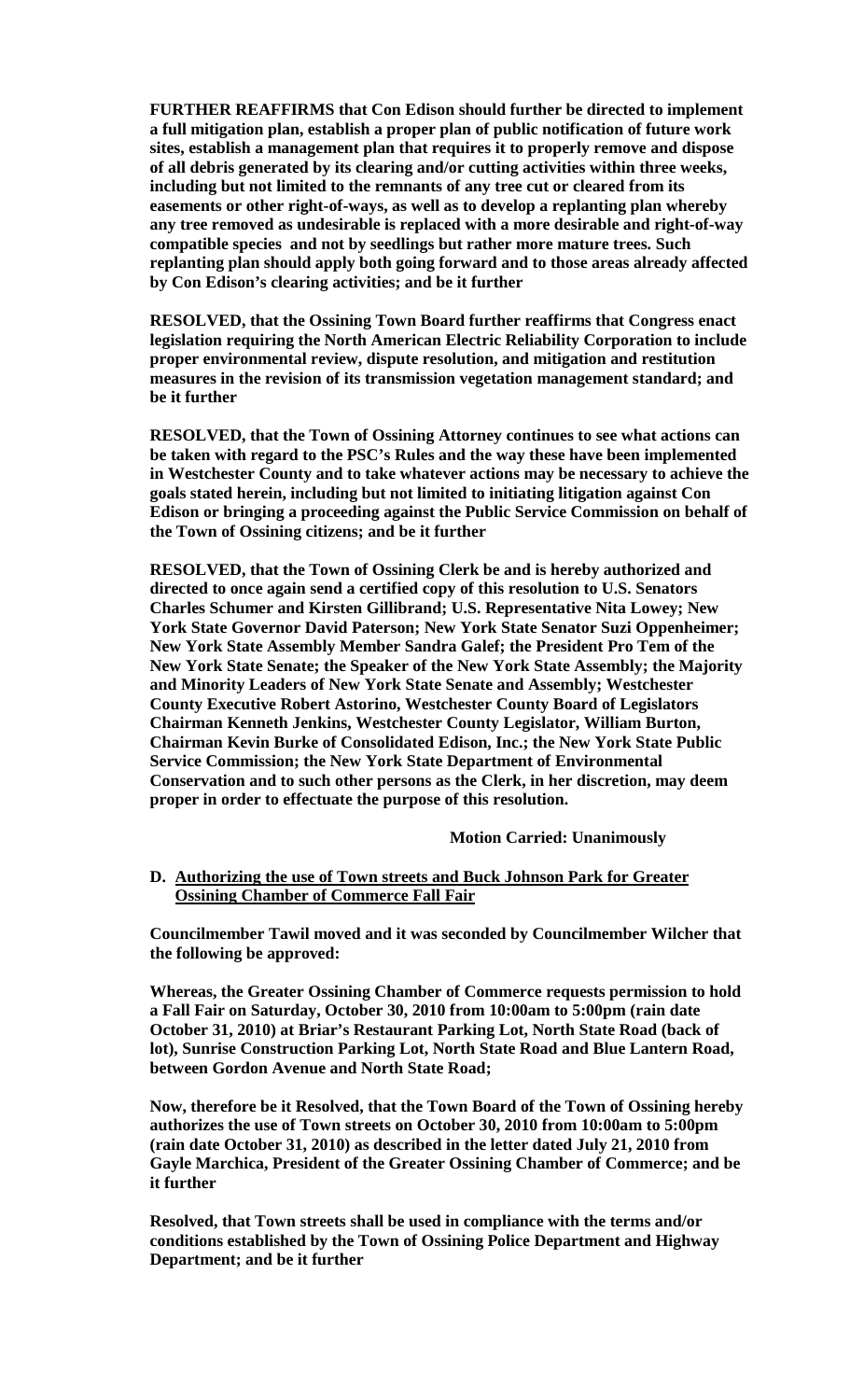**Resolved, that vendors participating in the event shall comply with Chapter 144 of the Town Code concerning Peddlers, Canvassers, Solicitors and Vendors of Goods, Wares and Merchandise unless compliance is waived by the Town Board; and be it further**

**Resolved, that the Greater Ossining Chamber of Commerce shall comply with any and all conditions required by Town Officials and the use of any Town assets in connection with the event shall be subject to further agreement between the Town Supervisor and the Greater Ossining Chamber of Commerce; and be it further**

**Resolved, that the Greater Ossining Chamber of Commerce shall submit to the Supervisor's Office a Certificate of Insurance that complies with the requirements listed in Section 138-4 (2) of the Town of Ossining Code.**

**Deputy Supervisor Harter thanked Gayle Marchica for speaking up and wanting to help sponsor our first Fall Fair. This fair will include business and industries on North State Road.**

**Motion Carried: Unanimously**

## **E. Personnel-Police Officer-Grade and Salary Change**

**Councilmember Tawil moved and it was seconded by Councilmember Tripodi that the following be approved:**

**Resolved, that the Town Board of the Town of Ossining hereby acknowledges that Manuel T. Dacruz moves to Patrol 2nd Grade effective July 30, 2010 with a salary of \$82,246 in accordance with the Town of Ossining Police Association Agreement.**

**Motion Carried: Unanimously**

## **F. Calling for a Public Hearing to consider a Local Law to amend Chapter 138, Tree Protection of the Town Code**

**Councilmember Tawil moved and it was seconded by Councilmember Tripodi that the following be approved:**

**Resolved, that the Town Board of the Town of Ossining hereby calls for a Public Hearing on Tuesday, August 10, 2010 at the Police/Court Facility, 86-88 Spring Street, Ossining, NY to consider a local law to amend Chapter 183, Tree Protection, in the Town of Ossining Code.** 

**Deputy Supervisor Harter explained that this was the proposed Local Law that Mr. Chalie was questioning. Deputy Supervisor Harter added that this is an amendment to the existing tree ordinance and the public will be able to comment on the amendments at the next meeting which will be held on August 10, 2010.** 

## **Motion Carried: Unanimously**

## **G. Parks Department-Seasonal Employee**

**Councilmember Wilcher moved and it was seconded by Councilmember Tawil that the following be approved:**

**Resolved, that the Town Board of the Town of Ossining hereby appoints Brett A. Wells, Spring Street, Ossining, to the seasonal position of Laborer in the Parks Department effective July 28, 2010 at an hourly rate of \$9.00/hr.**

**Motion Carried: Unanimously**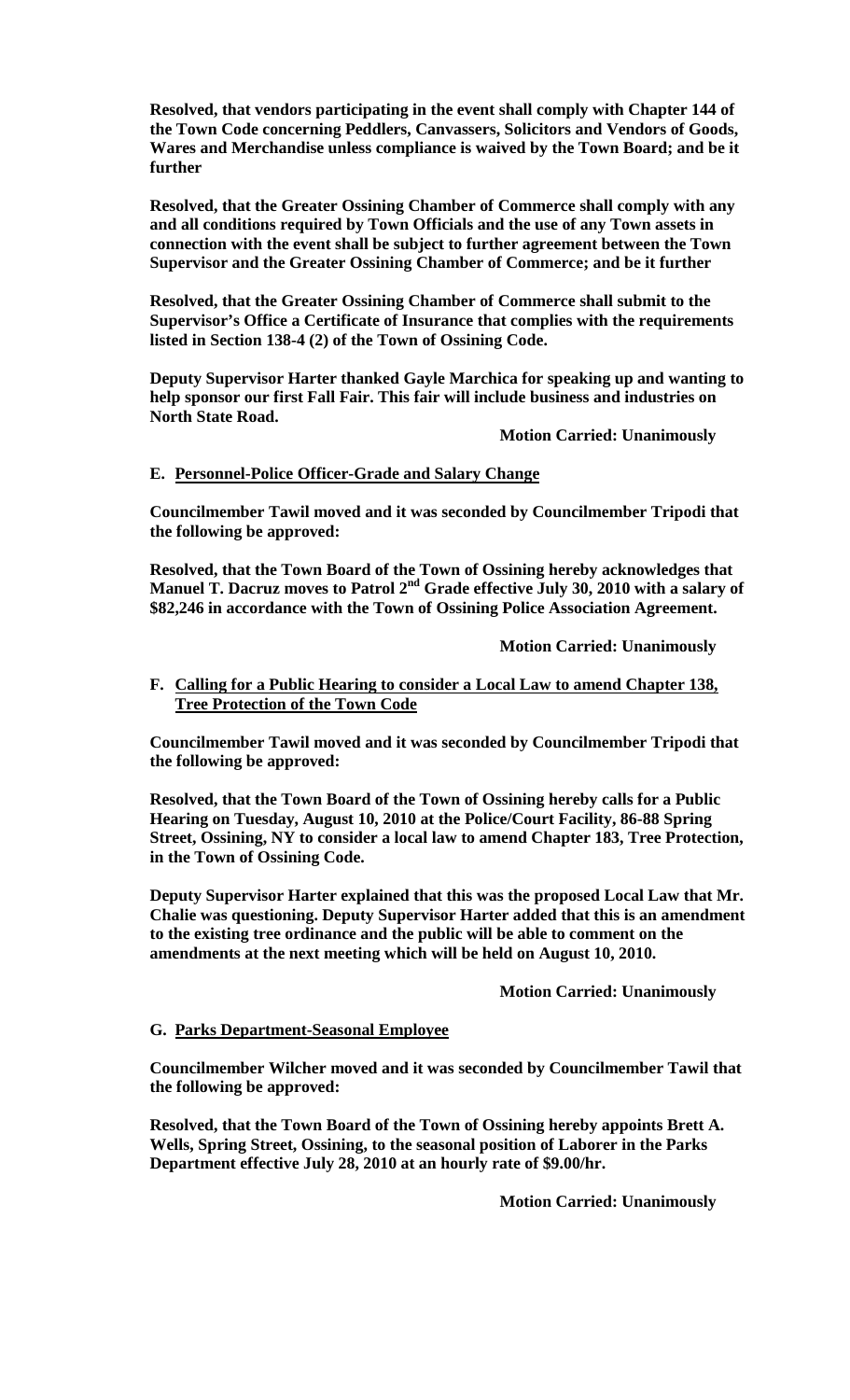# **H. Receiver of Taxes-Payment Plan-33 Hillcrest Avenue**

**Councilmember Wilcher moved and it was seconded by Councilmember Tawil that the following be approved:**

**Whereas, certain property taxes have not been paid on the parcel located at 33 Hillcrest Avenue which will result in the commencement of In Rem foreclosure proceedings, and the property owner has requested a payment plan for outstanding taxes due on the property; and** 

**Whereas, the Town Board desires to allow the property owner an opportunity to pay for all outstanding taxes by authorizing the Receiver of Taxes to institute a payment plan with the property owner; now therefore be it** 

**Resolved, that the Town Board of the Town of Ossining hereby authorizes the Receiver of Taxes to set up a payment plan in accordance with the Town Code with the owner of property located at 33 Hillcrest Avenue, Ossining, to satisfy all taxes, interest, penalties, and fees due to the Town of Ossining; and be it further** 

**Resolved, that based on the unique circumstances of this case, this arrangement shall not set a precedent with how future cases are handled.**

**Motion Carried: Unanimously**

# **I. Taxes-Foreclosure 2010 Title Search**

**Councilmember Tawil moved and it was seconded by Councilmember Wilcher that the following be approved:**

**Resolved, that the Town Board of the Town of Ossining hereby authorizes Maureen Redmond of Judicial Title Insurance Agency, Inc. to perform the title and lien searches required in connection with the 2010 In Rem foreclosure proceedings at a fee of \$250 per parcel.** 

**Motion Carried: Unanimously**

## **J. Taxes-In Rem Foreclosure-Re-appointment**

**Councilmember Tawil moved and it was seconded by Councilmember Wilcher that the following be approved:**

**Resolved, that the Town Board of the Town of Ossining hereby appoints Mark S. Tulis, Esq. of Oxman, Tulis, Kirkpatrick, Whyatt & Geiger LLP, 120 Bloomingdale Road, White Plains, New York as Special Counsel to conduct In Rem foreclosure proceedings upon its tax liens appearing in the 2009 list of delinquent taxes as to which payment has not been made. Compensation to Mr. Tulis shall be in accordance with his letter to the Town of Ossining dated July 20, 2010.**

## **Motion Carried: Unanimously**

## **K. Finance-2010 Budget Adjustment**

**Councilmember Wilcher moved and it was seconded by Councilmember Tawil that the following be approved:**

**Resolved, that the Town Board of the Town of Ossining hereby authorizes Capital Project # 2008-2162 entitled Highway Department Pre-wetting roads in the amount of \$18,000 to be closed to debt service; and be it further**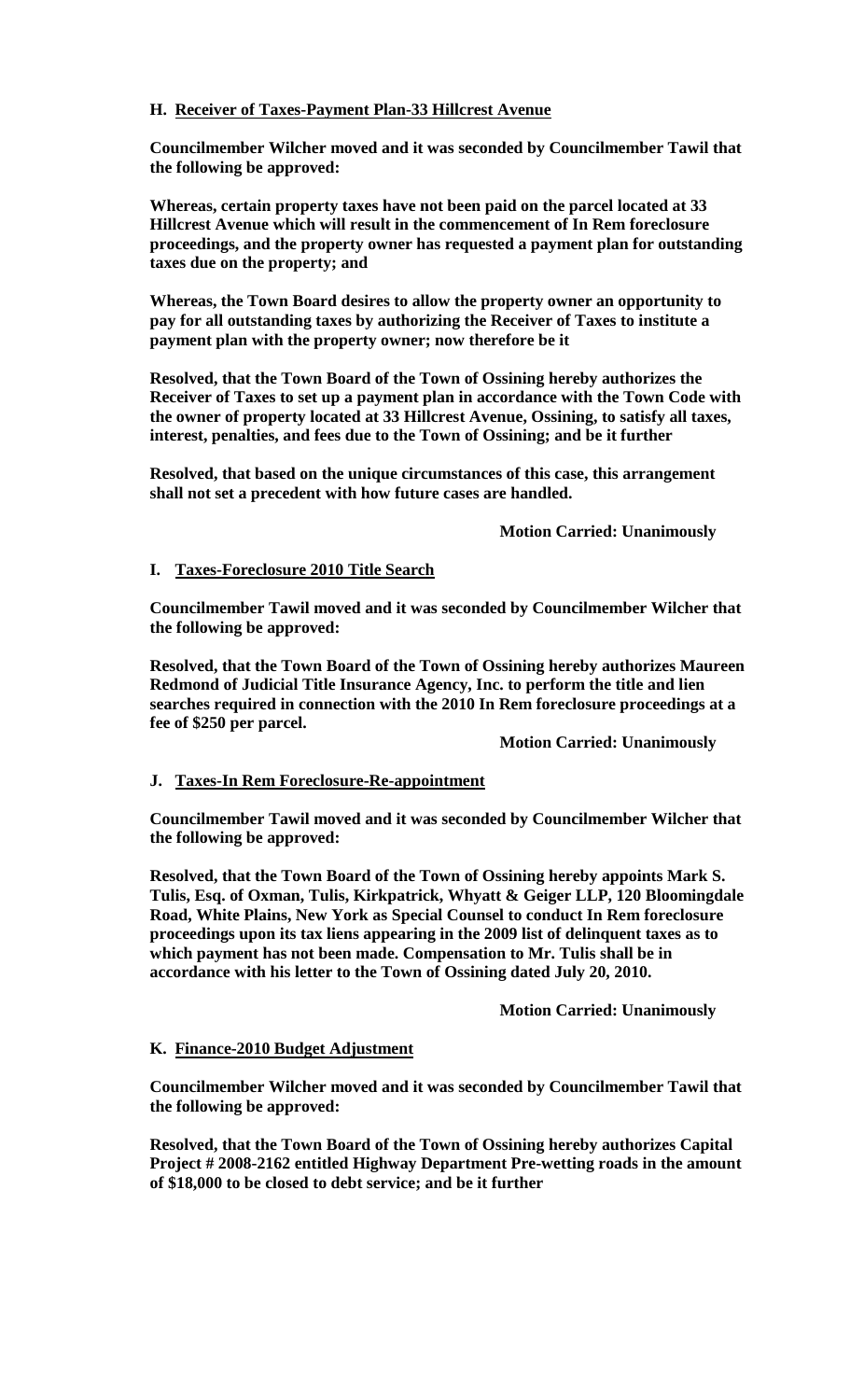**Resolved, that the 2010 Highway Budget be amended as follows:**

**Increase the following accounts by the amounts listed:**

| 31-0031-5038 Transfer from Debt Service<br>31-9730-0610-Principal | \$18,000 |
|-------------------------------------------------------------------|----------|
|                                                                   | \$18,000 |

**Budget Officer, Connie Cerny explained that the Board decided at the last worksession that they wanted to close out this capital project for the Highway Department.**

**Motion Carried: Unanimously**

**L. Endorsing a New York State Congressional Delegation resolution to ensure the United States Department of Veterans Affairs Health Care System establish limitations on the utilization and disposal of properties and buildings in the State of New York**

**Councilmember Tawil moved and it was seconded by Councilmember Tripodi that the following be approved:**

**WHEREAS, Veterans of the United States Armed Services from New York State who served their country so honorably have had the most comprehensive system of assistance at their disposal of any nation in the world; and**

**WHEREAS, The State of New York has 988,217 veterans as of September 30, 2009, broken down by 724,592 wartime veterans and 263,625 peacetime veterans; and** 

**WHEREAS, New York State has 12 VA medical centers; 2 domiciliary facilities, 47 outpatient clinics; and 15 vet centers; and**

**WHEREAS, VA health care facilities provide a broad spectrum of medical, surgical, and rehabilitative care; and**

**WHEREAS, It is critical that the policies of the federal Department of Veterans Affairs reflect a policy that places the continued needs of New York veterans and the New York veterans community in the forefront of consideration, including encouraging the Secretary of Veterans Affairs to retain all properties currently used by the Department of Veterans Affairs in New York State, as an element of the veteran delivery service system, that the Secretary may not enter into an enhanced-use lease of properties or buildings located in New York unless activities under such lease include the provision of services for veterans, including veterans of limited financial means and that the Secretary shall continue to provide through the facility of the Department of Veterans Affairs at the statewide facilities, the types and levels of health care services for veterans that are provided through these facilities as of the date of the adoption of this Resolution; now, therefore, be it**

**RESOLVED, that the Town Board of the Town of Ossining hereby endorses the New York State Congressional delegation resolution to encourage the Secretary of the Department of Veterans Affairs to continue to provide for the needs of all veterans of New York State at all facilities operated by the Department in the State of New York, to enact policies that retain all properties currently used by the Department of Veterans Affairs, that enhanced-use lease of properties or buildings include the provision of services for veterans, including veterans of limited financial means and that the Secretary continue to provide through the Department the types and level of health care the veterans of New York State are currently receiving; and be it further**

**RESOLVED, that the Town Clerk shall forward a copy of this resolution to United States Department of Veterans Affairs and the New York State Congressional Delegation.**